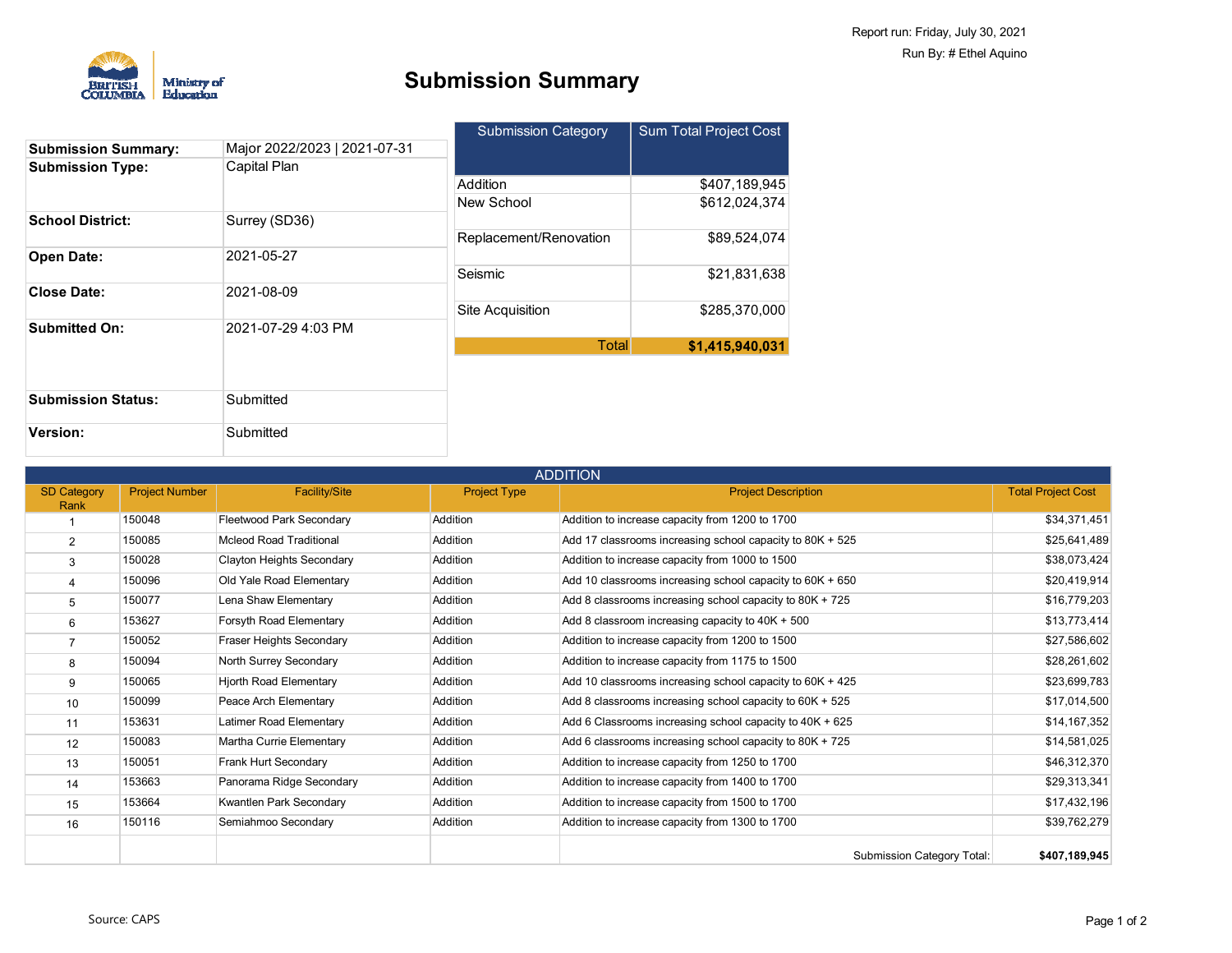

| <b>NEW SCHOOL</b>          |                       |                                      |                                           |                                                                                                   |                           |
|----------------------------|-----------------------|--------------------------------------|-------------------------------------------|---------------------------------------------------------------------------------------------------|---------------------------|
| <b>SD Category</b><br>Rank | <b>Project Number</b> | <b>Facility/Site</b>                 | <b>Project Type</b>                       | <b>Project Description</b>                                                                        | <b>Total Project Cost</b> |
| $\overline{1}$             | 150216                | East Newton Secondary                | New (School)                              | 1200 capacity Secondary School                                                                    | \$129,840,250             |
| 2                          | 150160                | Anniedale/Tynehead West Elementary   | New (School)                              | New site and a new 80K + 525 capacity School                                                      | \$55,763,689              |
| 3                          | 150170                | <b>Clayton Elementary</b>            | New (School)                              | Replace the existing school on a new site and build a new $80K + 575$ capacity school             | \$51,326,161              |
| $\overline{4}$             | 154954                | William Watson Elementary            | New (School)                              | Demolish/Replace the existing school on current site and build a new 80K + 575<br>capacity school | \$61,183,661              |
| 5                          | 150171                | Darts Hill Elementary                | New (School)                              | New 80K + 575 Elementary School                                                                   | \$56,339,911              |
| 6                          | 150224                | Redwood Heights Area Elementary      | New (School)                              | New 80K + 575 Elementary School                                                                   | \$60,436,036              |
| $\overline{7}$             | 150183                | <b>Grandview Heights Elementary</b>  | New (School)                              | Replace with a new larger 80K +525 capacity school                                                | \$58,174,564              |
| 8                          | 150230                | South Ports Kells Area Secondary     | New (School)                              | 1200 Capacity Secondary School                                                                    | \$85,349,500              |
| 9                          | 150222                | Pacific/Sunnyside Heights Area       | New (School)                              | New 80K + 575 Elementary School                                                                   | \$30,808,661              |
| 10                         | 150157                | Abbey Ridge Area Elementary          | New (School)                              | New 80K + 300 Elementary School                                                                   | \$22,801,941              |
|                            |                       |                                      |                                           | Submission Category Total:                                                                        | \$612,024,374             |
|                            |                       |                                      |                                           | REPLACEMENT/RENOVATION                                                                            |                           |
| <b>SD Category</b><br>Rank | <b>Project Number</b> | <b>Facility/Site</b>                 | <b>Project Type</b>                       | <b>Project Description</b>                                                                        | <b>Total Project Cost</b> |
| $\mathbf{1}$               | 150279                | Mountainview Montessori              | <b>Full Replacement</b><br>(Replace/Reno) | Replace aging temporary modular structure with new $40K + 325 + NLC$ school building              | \$36,746,759              |
| $\overline{2}$             | 150257                | Ecole Riverdale Elementary           | <b>Full Replacement</b><br>(Replace/Reno) | Replace 59 year old (1961) school with $80K + 400 + NLC$ elementary school                        | \$24,486,968              |
| 3                          | 150283                | Port Kells Elementary                | <b>Full Replacement</b>                   | Replace 111 year old (1909) school with new 80K + 525 + NLC school. Site                          | \$28,290,347              |
|                            |                       |                                      |                                           | <b>Submission Category Total:</b>                                                                 | \$89,524,074              |
|                            |                       |                                      |                                           | <b>SEISMIC</b>                                                                                    |                           |
| <b>SD Category</b><br>Rank | <b>Project Number</b> | <b>Facility/Site</b>                 | <b>Project Type</b>                       | <b>Project Description</b>                                                                        | <b>Total Project Cost</b> |
| $\overline{1}$             | 150341                | David Brankin Elementary             | Upgrade                                   | Seismic Upgrade of 2 H3 Blocks                                                                    | \$21,831,638              |
|                            |                       |                                      |                                           | Submission Category Total:                                                                        | \$21,831,638              |
|                            |                       |                                      |                                           | <b>SITE ACQUISITION</b>                                                                           |                           |
| <b>SD Category</b><br>Rank | <b>Project Number</b> | <b>Facility/Site</b>                 | <b>Project Type</b>                       | <b>Project Description</b>                                                                        | <b>Total Project Cost</b> |
| $\overline{1}$             | 150483                | Anniedale/Tynehead West Elementary   | Site Acquisition                          | Site Acquisition (3.3 HA) for a 80K + 525 Elementary School                                       | \$28,200,000              |
| $\overline{2}$             | 150491                | <b>Clayton Elementary</b>            | Site Acquisition                          | Site Acquisition (4.0 HA) for an 80K + 575 Elementary School                                      | \$40,000,000              |
| $\mathbf{3}$               | 150508                | <b>Grandview Heights Elementary</b>  | Site Acquisition                          | Site Expansion to Grandview Heights Elementary to 10 acres                                        | \$29,000,000              |
| $\overline{4}$             | 153717                | 2nd Grandview Secondary              | Site Acquisition                          | Site Acquisition (6HA) for a 1200 capacity Secondary School                                       | \$51,870,000              |
| 5                          | 150549                | South Port Kells Area Secondary      | Site Acquisition                          | Site Acquisition (6 HA) for a 1200 capacity Secondary School                                      | \$29,600,000              |
| 6                          | 150505                | Fleetwood Area Elementary            | Site Acquisition                          | Site Acquisition (2.3 HA) for a 40K + 350 Elementary School                                       | \$36,920,000              |
| $\overline{7}$             | 150544                | Pacific/Sunnyside Heights Elementary | Site Acquisition                          | Site Acquisition (3.3 HA) for an 80K + 575 Elementary School                                      | \$45,640,000              |
| 8                          | 150482                | Abbey Ridge Area Elementary          | Site Acquisition                          | Site Acquisition (2.3 HA) for an 80K + 300 Elementary School                                      | \$24,140,000              |
|                            |                       |                                      |                                           | <b>Submission Category Total:</b>                                                                 | \$285,370,000             |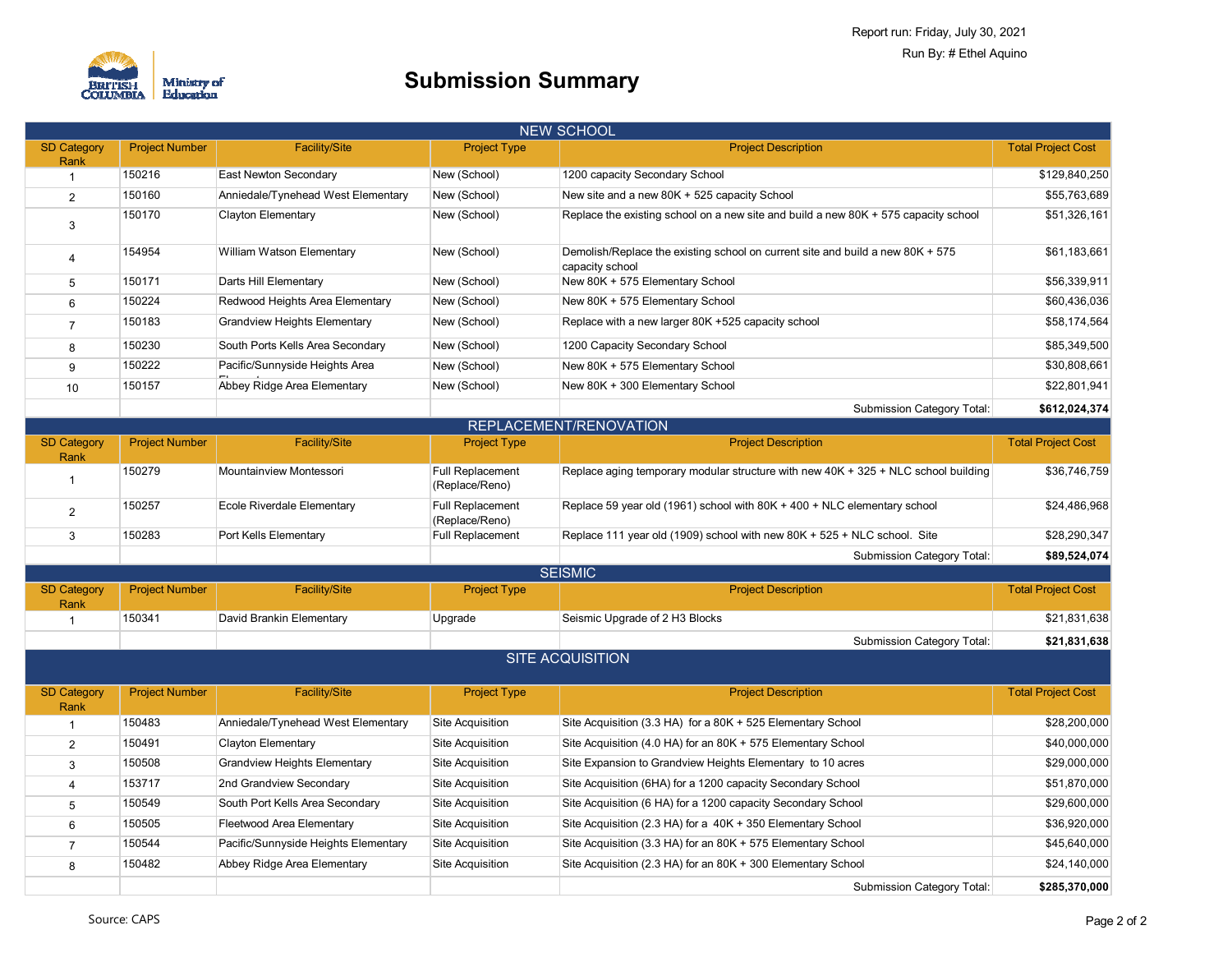

| <b>Submission Summary:</b> | Major 2022/2023   2021-09-30 |                            |                               |
|----------------------------|------------------------------|----------------------------|-------------------------------|
|                            |                              | <b>Submission Category</b> | <b>Sum Total Project Cost</b> |
| <b>Submission Type:</b>    | Capital Plan                 |                            |                               |
|                            |                              | <b>BEP</b>                 | \$7,297,000                   |
| <b>School District:</b>    | Surrey (SD36)                |                            |                               |
|                            |                              | <b>Total</b>               | \$7,297,000                   |
| <b>Open Date:</b>          | 2021-05-28                   |                            |                               |
|                            |                              |                            |                               |
|                            |                              |                            |                               |
| <b>Close Date:</b>         | 2021-09-30                   |                            |                               |
| <b>Submission Status:</b>  | Draft                        |                            |                               |

|                            | <b>BEP</b>     |                             |                     |                                                |                            |                           |
|----------------------------|----------------|-----------------------------|---------------------|------------------------------------------------|----------------------------|---------------------------|
| <b>SD Category</b><br>Rank | Project Number | <b>Facility/Site</b>        | <b>Project Type</b> | <b>Project Description</b>                     |                            | <b>Total Project Cost</b> |
|                            | 150562         | Bayridge Elementary         | Renovation (BEP)    | Building envelope upgrade 1991 addition        |                            | \$696,000                 |
|                            | 150566         | <b>Brookside Elementary</b> | Renovation (BEP)    | Building envelope upgrade 1991, 1995 additions |                            | \$2,048,000               |
|                            | 150569         | Cindrich Elementary         | Renovation (BEP)    | Building envelope upgrade                      |                            | \$1,009,000               |
|                            | 150570         | Cougar Creek Elementary     | Renovation (BEP)    | Building envelope upgrade 1990, 1995 additions |                            | \$2,398,000               |
|                            | 150573         | Dogwood Elementary          | Renovation (BEP)    | Building envelope upgrade 1988, 1993 Additions |                            | \$1,146,000               |
|                            |                |                             |                     |                                                | Submission Category Total: | \$7,297,000               |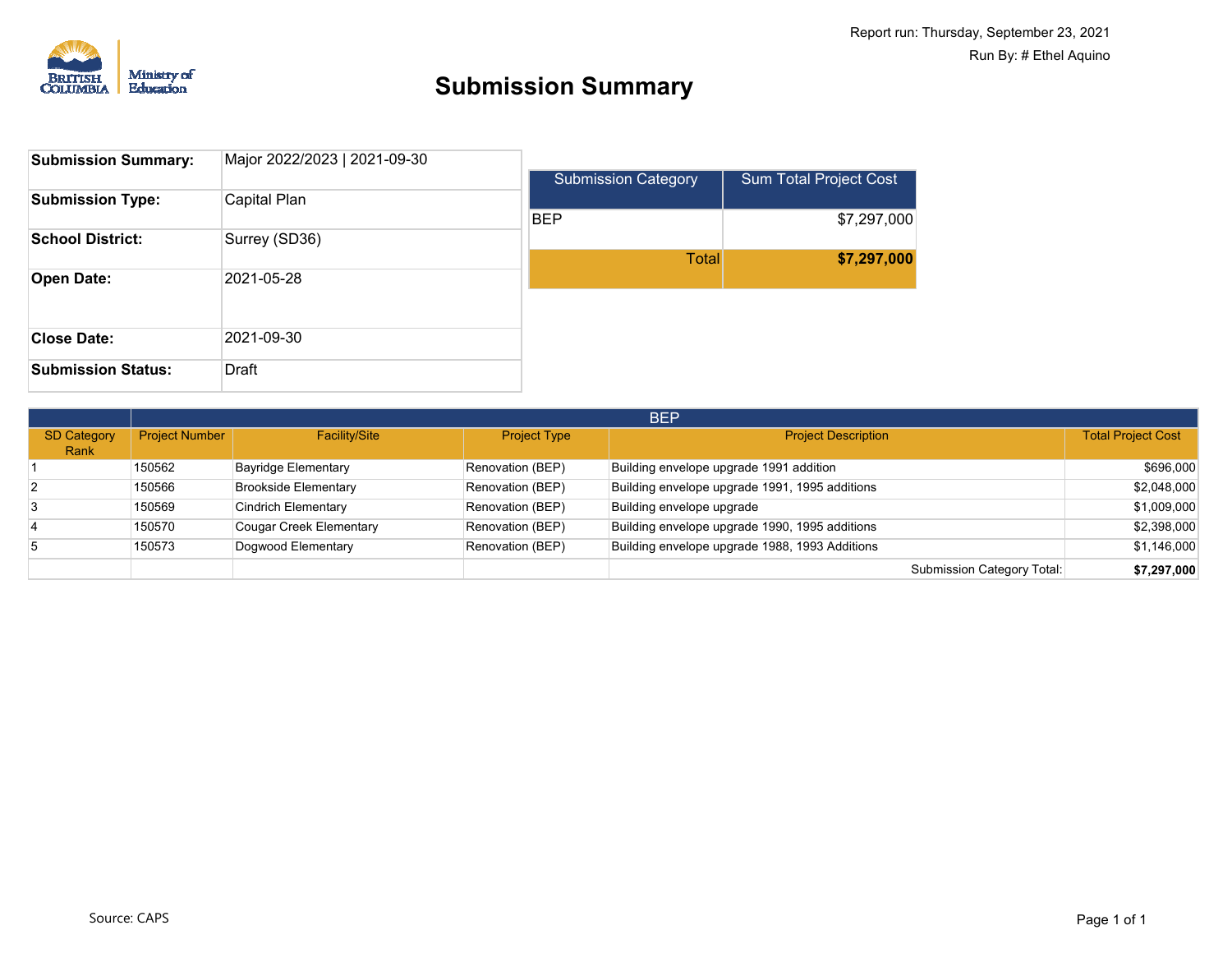

|                            |                              | <b>Submission Category</b> | <b>Sum Total Funding</b> |  |
|----------------------------|------------------------------|----------------------------|--------------------------|--|
| <b>Submission Summary:</b> | Minor 2022/2023   2021-09-30 |                            | Requested                |  |
| <b>Submission Type:</b>    | Capital Plan                 |                            |                          |  |
|                            |                              | <b>CNCP</b>                | \$1,650,000              |  |
|                            |                              | <b>PEP</b>                 | \$495,000                |  |
| <b>School District:</b>    | Surrey (SD36)                |                            |                          |  |
|                            |                              | <b>SEP</b>                 | \$1,450,000              |  |
| <b>Open Date:</b>          | 2021-05-28                   |                            |                          |  |
|                            |                              | <b>Total</b>               | \$3,595,000              |  |
| <b>Close Date:</b>         | 2021-09-30                   |                            |                          |  |
|                            |                              |                            |                          |  |
| <b>Submitted On:</b>       | 2021-10-01 12:40 PM          |                            |                          |  |
| <b>Submission Status:</b>  | Submitted                    |                            |                          |  |
| <b>Version:</b>            | Submitted                    |                            |                          |  |

| <b>CNCP</b>                   |                       |                               |                     |                                   |                          |  |
|-------------------------------|-----------------------|-------------------------------|---------------------|-----------------------------------|--------------------------|--|
| <b>SD Category</b><br>$D = 1$ | <b>Project Number</b> | <b>Facility/Site</b>          | <b>Project Type</b> | <b>Project Description</b>        | <b>Funding Requested</b> |  |
|                               | 155114                | <b>Betty Huff Elementary</b>  | HVAC (CNCP)         | Roof Top Unit upgrade             | \$850,000                |  |
| $\overline{2}$                | 155115                | <b>Cedar Hills Elementary</b> | HVAC (CNCP)         | <b>Boiler Plant Upgrade</b>       | \$400,000                |  |
| 3                             | 155116                | <b>Surrey Traditional</b>     | HVAC (CNCP)         | <b>Boiler Plant Upgrade</b>       | \$400,000                |  |
|                               |                       |                               |                     | Submission Category Total:        | \$1,650,000              |  |
|                               |                       |                               |                     | <b>PEP</b>                        |                          |  |
| <b>SD Category</b><br>$D = 1$ | <b>Project Number</b> | <b>Facility/Site</b>          | <b>Project Type</b> | <b>Project Description</b>        | <b>Funding Requested</b> |  |
|                               | 155130                | Ecole Riverdale Elementary    | Replacement (PEP)   | Playground replacement            | \$165,000                |  |
| $\overline{2}$                | 155124                | Sullivan Elementary           | Replacement (PEP)   | Playground replacement            | \$165,000                |  |
| 3                             | 155126                | Kirkbride Elementary          | Replacement (PEP)   | Playground Replacement            | \$165,000                |  |
|                               |                       |                               |                     | <b>Submission Category Total:</b> | \$495,000                |  |